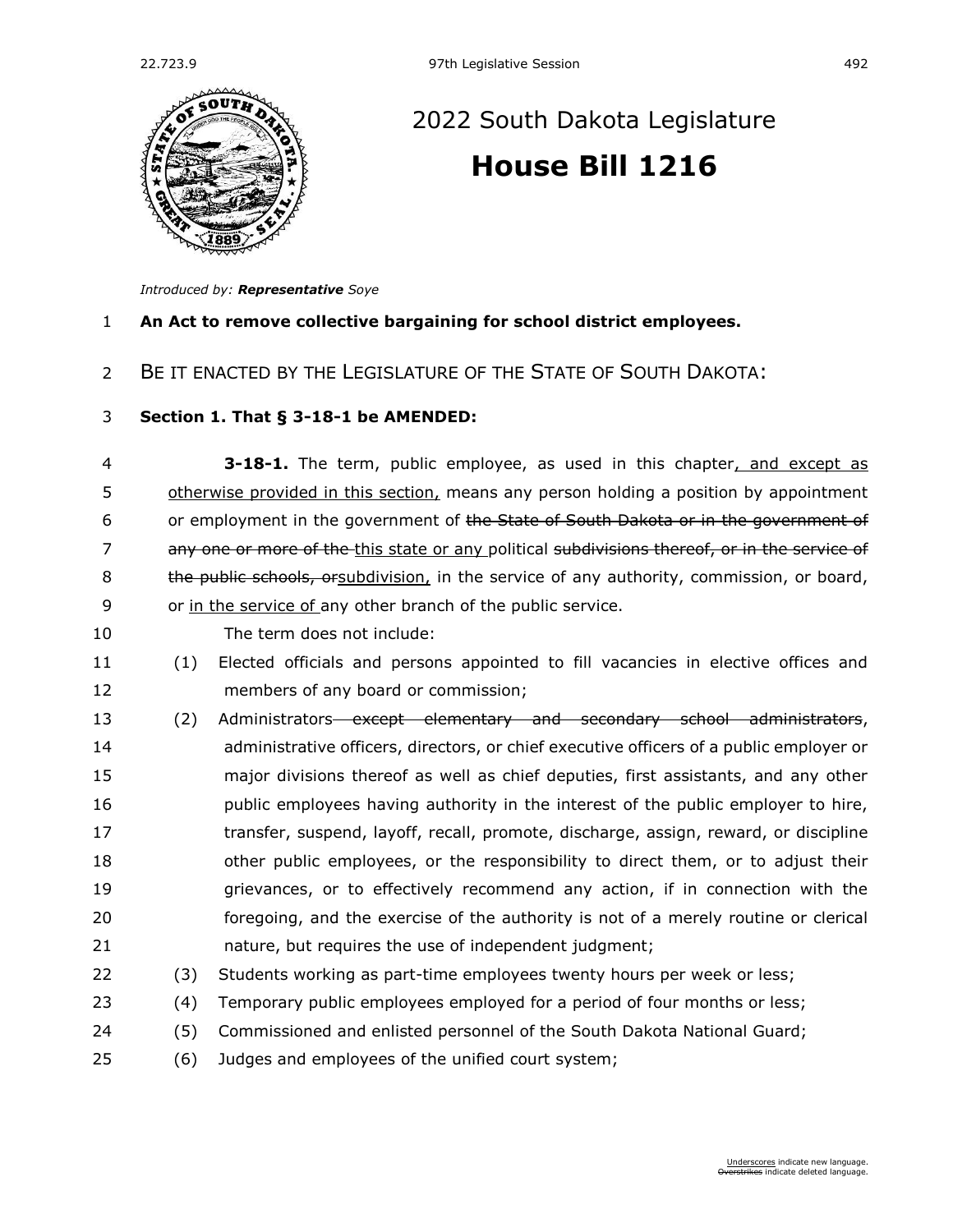22.723.9 2 492

- (7) Legislators and the full-time and part-time employees of the legislature or any state 2 agency that statutorily is directed by the legislative branch; or
- (8) Any person employed by the Board of Regents or employed by an institution under the authority of the Board of Regents, except a person employed at the South Dakota School for the Deaf or the South Dakota School for the Blind and the 6 Visually Impaired who is not otherwise excluded by subdivision (2), (3), or (4): and
- 
- (9) Persons employed by a school district.
- This section does not preclude employees described in subdivisions (1) to (8), inclusive, from joining professional, noncollective bargaining organizations.
- **Section 2. [That § 3-18-1.1 be AMENDED:](https://sdlegislature.gov/Statutes?Statute=3-18-1.1)**

 **[3-18-1.1.](https://sdlegislature.gov/Statutes/Codified_Laws/DisplayStatute.aspx?Type=Statute&Statute=3-18-1.1)** The term "grievance" as used in this chapter means a complaint by a public employee or group of public employees based upon an alleged violation, misinterpretation, or inequitable application of any existing agreements, contracts, ordinances, policies, or rules of the government of the State of South Dakota or the 16 government of any one or more of the political subdivisions thereof, or of the public 17 schools, or any authority, commission, or board, or any other branch of the public service, as they apply to the conditions of employment. Negotiations for, or a disagreement over, a nonexisting agreement, contract, ordinance, policy, or rule is not a "grievance" and is not subject to this section.

## **Section 3. [That § 13-43-6.3 be AMENDED:](https://sdlegislature.gov/Statutes?Statute=13-43-6.3)**

 **[13-43-6.3.](https://sdlegislature.gov/Statutes/Codified_Laws/DisplayStatute.aspx?Type=Statute&Statute=13-43-6.3)** Until a teacher is in or beyond the fourth consecutive term of 23 employment as a teacher with the school district, a school board may or may not renew 24 theIf the board of a school district elects not to renew a teacher's contract. The 25 superintendent or chief executive officer shall give, the board must provide the teacher 26 with written notice of the nonrenewal by April fifteenth-but is not required to give further **process or a reason for nonrenewal.** 

**After a teacher is in or beyond the fourth consecutive term of employment as a** 29 teacher with the school district, §§ [13-43-6.1](https://sdlegislature.gov/Statutes?Statute=13-43-6.1) and [13-43-6.2](https://sdlegislature.gov/Statutes?Statute=13-43-6.2) apply to any nonrenewal of the teacher's contract. On or before April fifteenth, the superintendent or chief executive officer shall notify the teacher and the school board in writing of the recommendation to 32 not renew the teacher's contractNothing in this section requires the board to provide the teacher with a reason for the nonrenewal or with any further process.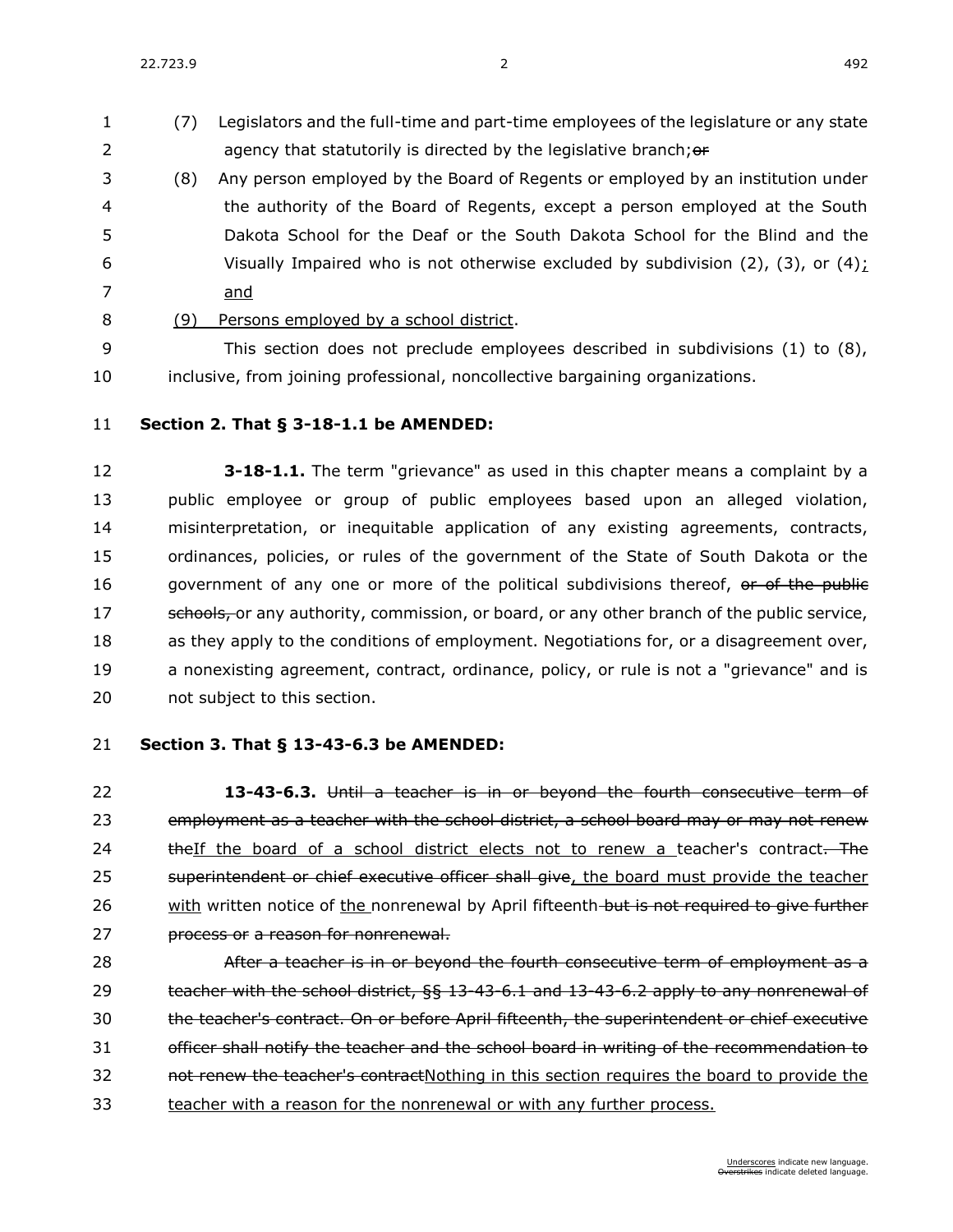1 Acceptance by the teacher of an a school board's offer from the district-to enter 2 into a new contract with the teacher shall must be in the manner specified in the offer. 3 Failure of the teacher to accept the offer in the manner specified constitutes the 4 termination of the existing contract between the teacher and the district at the end of its 5 the contract term.

6 **Section 4. [That § 13-43-61 be AMENDED:](https://sdlegislature.gov/Statutes?Statute=13-43-61)**

 **[13-43-61.](https://sdlegislature.gov/Statutes/Codified_Laws/DisplayStatute.aspx?Type=Statute&Statute=13-43-61)** Notwithstanding any other provision of law, a school districtthe board of a school district may offer and, upon the signing of a contract by both parties, may pay 9 a signing bonus, moving expenses, or tuition reimbursement to ateacher employed in the school district employee.

- 11 **Section 5. [That § 13-43-62 be AMENDED:](https://sdlegislature.gov/Statutes?Statute=13-43-62)**
- 12 **13-43-62.** Any A payment authorized in § [13-43-61](https://sdlegislature.gov/Statutes/Codified_Laws/DisplayStatute.aspx?Type=Statute&Statute=13-43-61) may bepaid as follows 13 provided to the employee:
- 14 (1) In one lump sum upon completion of the teacher's first one year of employment in 15 the school district; or
- 16 (2) In installments, over a period not to exceed three years from the datethe teacher 17 signed a contract of of the employment with the school district contract, and in 18 **accordance with agreed upon the terms and conditions-may be mutually agreed** 19 upon by the school district and the teacher
- 20 **Section 6. That § [3-18-8.2](https://sdlegislature.gov/Statutes?Statute=3-18-8.2) be REPEALED:**

21 **Any school district issuing contracts to teachers for the ensuing year, but prior to** 22 reaching agreement with the representatives of the recognized employee unit, shall issue 23 the contracts under the same terms and conditions as for the current year. If no 24 agreement is reached in negotiations and the intervention of the Department of Labor and 25 Regulation under § [3-18-8.1](https://sdlegislature.gov/Statutes/Codified_Laws/DisplayStatute.aspx?Type=Statute&Statute=3-18-8.1) fails to bring about an agreement, the board shall implement, 26 as a minimum, the provisions of its last offer, including tentative agreements. If the 27 Department of Labor and Regulation is not requested to intervene under the provisions of 28 § [3-18-8.1,](https://sdlegislature.gov/Statutes/Codified_Laws/DisplayStatute.aspx?Type=Statute&Statute=3-18-8.1) the board shall implement the provisions of its last offer, including tentative 29 agreements, eleven days after an impasse is declared.

## 30 **Section 7. That § [13-43-6.6](https://sdlegislature.gov/Statutes?Statute=13-43-6.6) be REPEALED:**